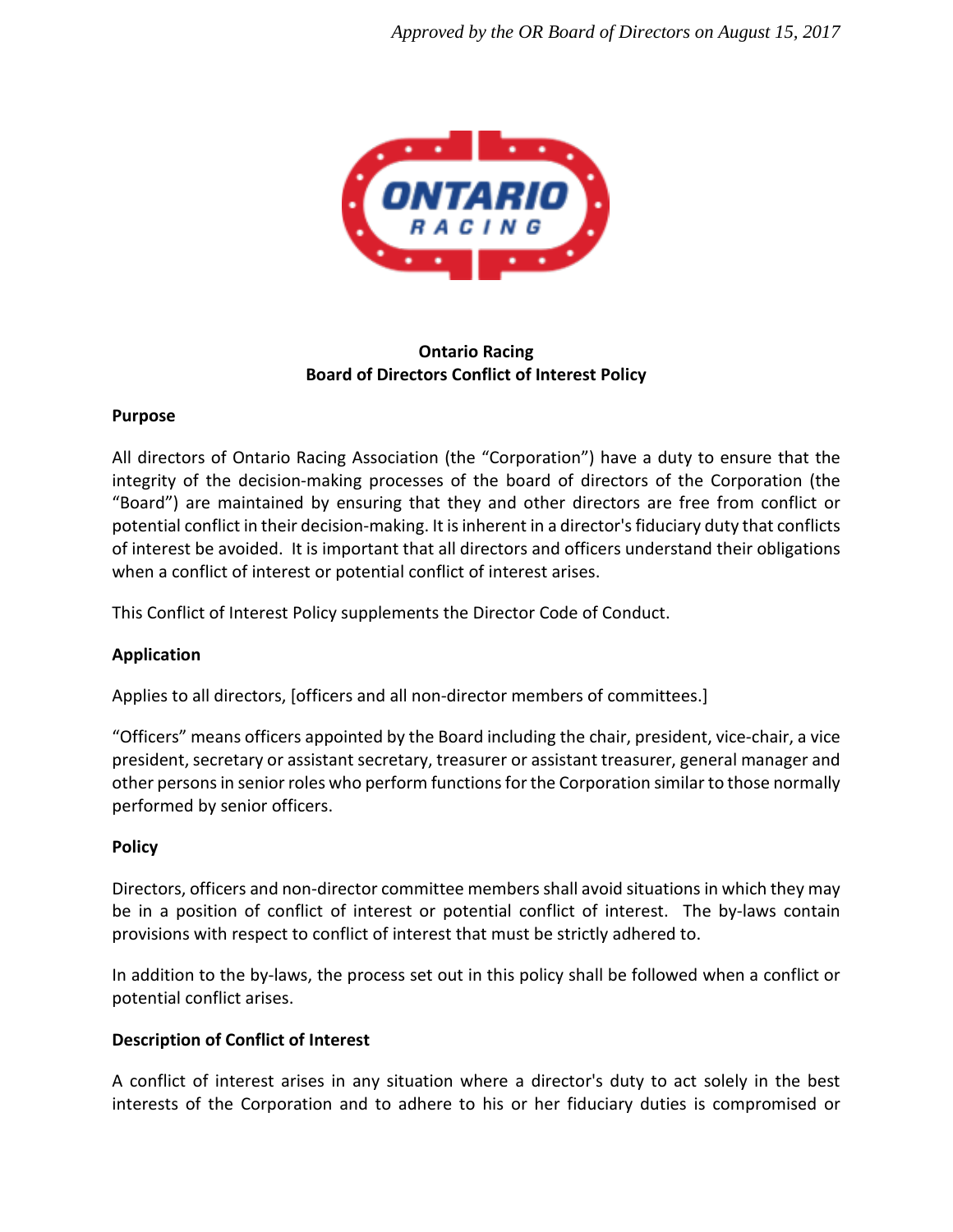impeded by any other interest, relationship or duty of the director. A conflict of interest also includes circumstances where the director's duties to the Corporation are in conflict with other duties owed by the director such that the director is not able to fully discharge the fiduciary duties owed to the Corporation.

The situations in which potential conflict of interest may arise cannot be exhaustively set out. Conflicts generally arise in the following situations:

#### 1. **Transacting with the Corporation**

- When a director transacts with the Corporation, directly or indirectly.
- When a director has a material direct or indirect interest in a transaction or contract with the Corporation.

#### $2.$ **Interest of a Relative**

When the Corporation conducts business with suppliers of goods or services or any other party of which a relative or member of the household of a director is a principal, officer or representative.

#### 3. **Gifts**

When a director or a member of the director's household or any other person or entity designated by the director, accepts gifts, payments, services or anything else of more than a token or nominal value from a party with whom the Corporation may transact business (including a supplier of goods or services) for the purposes of (or that may be perceived to be for the purposes of) influencing an act or decision of the Board.

#### 4. **Acting for an Improper Purpose**

When directors exercise their powers motivated by self-interest or other improper purposes. Directors must act solely in the best interest of the Corporation. Directors who are nominees of a particular group must act in the best interest of the Corporation even if this conflicts with the interests of the nominating party.

#### 5. **Appropriation of Corporate Opportunity**

When a director diverts to his or her own use, an opportunity or advantage that belongs to the Corporation.

#### 6. **Duty to Disclose Information of Value to the Corporation**

When directors fail to disclose information that is relevant to a vital aspect of the Corporation's affairs.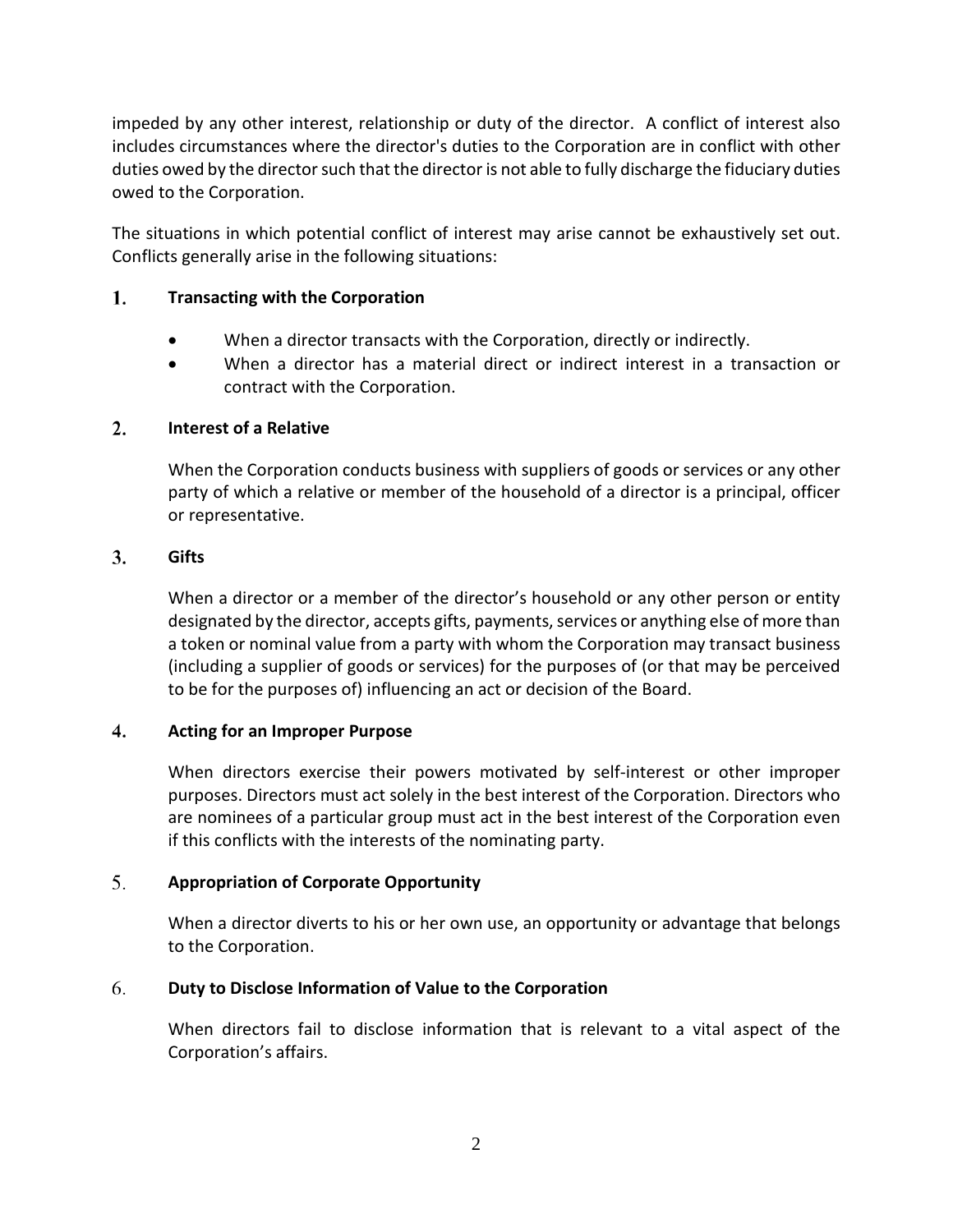#### 7. **Serving on Other Corporations**

A director may be in a position where there is a conflict of "duty and duty". This may arise where the director serves as a director of two corporations that are competing or transacting with one another. It may also arise where a director has an association or relationship with another entity. For example, if two corporations are both seeking to take advantage of the same opportunity, a director may be in possession of confidential information received in one boardroom or related to the matter that is of importance to a decision being made in the other boardroom or at the other entity. This is a common problem with directors of member associations like the Corporation and the directors need to be very vigilant. The director cannot discharge the duty to maintain such information in confidence while at the same time discharging the duty to make disclosure. The director cannot act to advance any interests other than those of the Corporation.

### **Process for Resolution of Conflicts and Addressing Breaches of Duty**

### • **Disclosure of Conflicts**

A director, officer or non-director committee member who is in a position of conflict or potential conflict shall immediately disclose such conflict to the Board by notification to the chair (or the vice-chair of the Board). Where the chair has a conflict, notice shall be given to the vice-chair. The disclosure shall be sufficient to disclose the nature and extent of the interest. Disclosure shall be made at the earliest possible time and, where possible, prior to any discussion and vote on the matter, and shall be appropriately recorded in meeting minutes.

Where (i) a director is not present at a meeting where a matter in which the director has a conflict is first discussed and/or voted upon, or (ii) a conflict arises for a director after a matter has been discussed but not yet voted upon by the Board, or (iii) a director becomes conflicted after a matter has been approved, the director shall make the declaration of the conflict to the chair or vice-chair as soon as possible and at the next meeting of the Board.

If an officer becomes interested in a contract or transaction after it is made or entered into, the disclosure shall be made as soon as possible after the officer becomes so interested.

A director or officer may make a general declaration of the director's relationships and interests in entities or persons that give rise to conflicts.

## • **Abstain from Discussions**

The director or officer who has declared a conflict shall not be present during the discussion and shall not vote in respect of the matter in which he or she has a conflict and shall not attempt in any way to influence the voting. The Board chair may, with the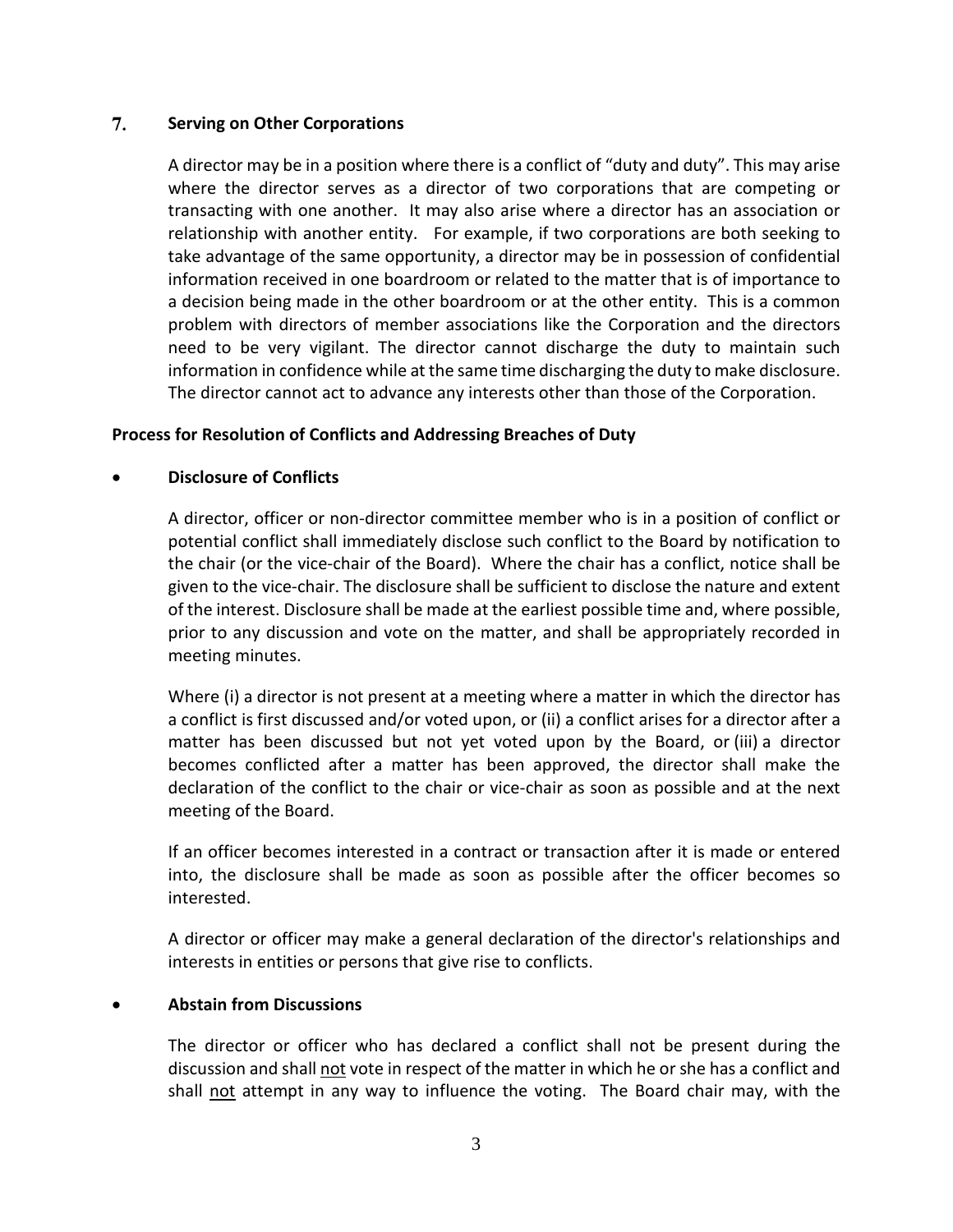consent of the meeting, permit a director with a conflict to address the Board for the purposes of providing information to the Board before the discussion and vote on the matter. The departure from the meeting of a conflicted director shall not impact quorum if quorum was otherwise present immediately prior to the business giving rise to the conflict.

### **Process for Proactively Managing Potential Conflicts of Interest**

The Board chair shall ensure that all new directors are advised (prior to commencing their duties as a director) of their legal duties as they relate to confidentiality and conflicts of interest while serving as a director. In addition to the foregoing, each director shall be required to **[sign an Annual Director Declaration and Consent in the form approved by the Board from time to time].**

## **Process for Resolution of Conflicts and Addressing Breaches of Duty**

All directors shall comply with the requirements of the by-laws.

A director may be referred to the process outlined below in any of the following circumstances:

#### 1. **Circumstances for Referral**

Where any director believes that he or she or another director:

- (a) Has breached his or her duties to the Corporation;
- (b) Is in a position where there is a potential breach of duty to the Corporation;
- (c) Is in a situation of actual or potential conflict of interest; or
- (d) Has behaved or is likely to behave in a manner that is not consistent with the highest standards of trust and integrity and such behaviour may have an adverse impact on the Corporation.

#### $2.$ **Process for Resolution**

The matter shall be referred to the following process:

- (a) Refer matter to chair or where the issue may involve the chair, to any vice-chair, with notice to the chief executive officer.
- (b) Chair (or vice chair as the case may be) may either:
	- (i) attempt to resolve the matter informally, or
	- (ii) refer the matter to either the joint executive committee or to an ad hoc sub-committee of the Board established by the chair (or vice-chair, as the